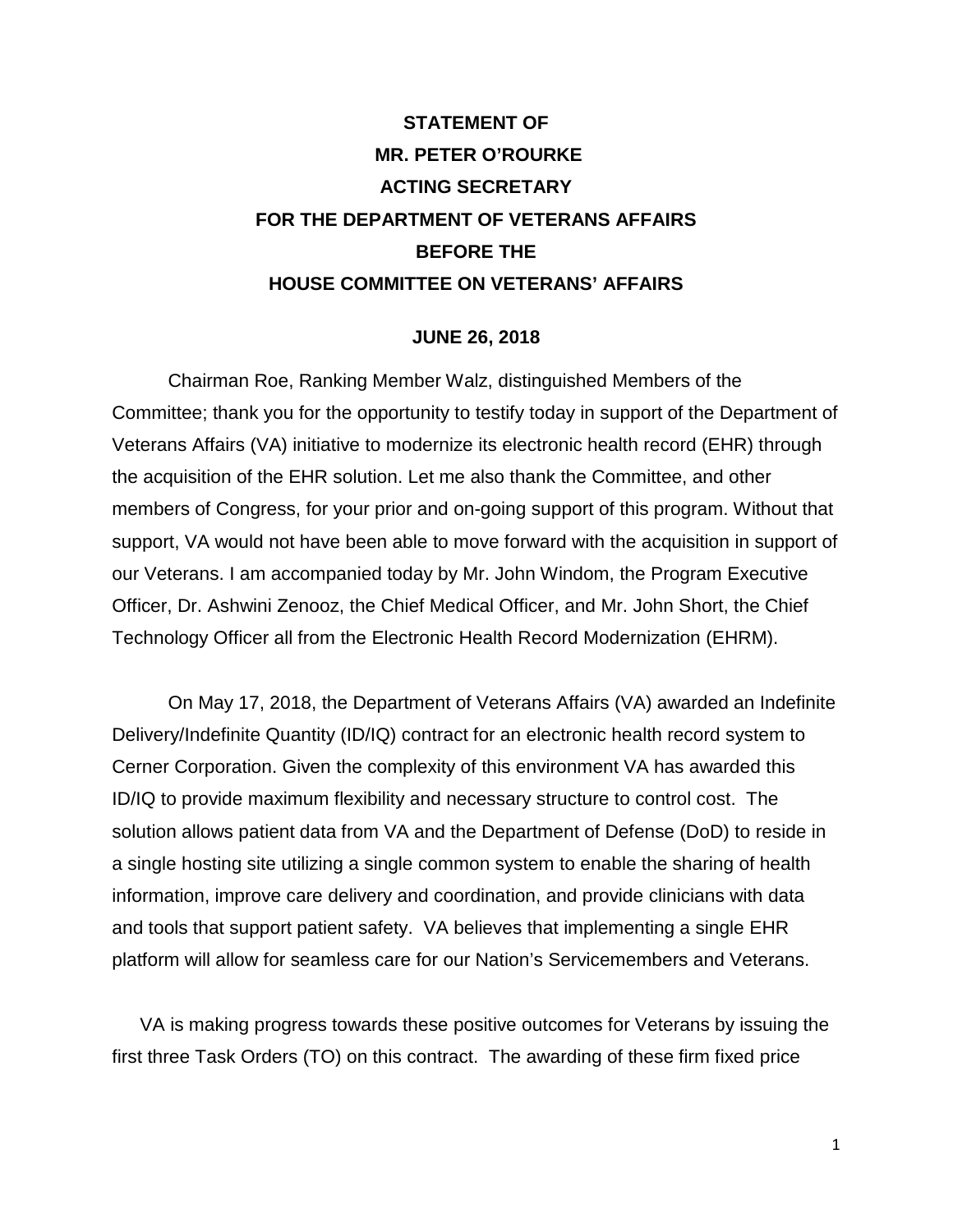TOs allow VA to manage workflows and modify deployment strategies more efficiently. VA would like to provide additional details regarding the first three task orders:

• *Task Order 1- EHRM Project Management, Planning Strategy, and Pre-Initial Operational Capabilities (IOC)*

Under this task order, the contractor will provide project management, planning, strategy, and pre-IOC build support. More specifically, the scope of services included in this task order are project management; enterprise management; functional management; technical management; enterprise design and build activities; and pre-IOC infrastructure build and testing.

## • *Task Order 2- EHRM Site Assessments - Veterans Integrated Service Network (VISN) 20*

Under this task order, the contractor will conduct facility assessments to prepare for the commercial EHR implementation for the following VISN 20 IOC sites: Mann-Grandstaff VA Medical Center (VAMC), Seattle VAMC, and American Lake VAMC. The contractor will also provide VA with a comprehensive current-state assessment to inform site-specific implementation activities and task orderspecific pricing adjustments.

## • *Task Order 3- EHRM Hosting*

Under this task order, VA will fund the contractor to deliver a comprehensive EHRM hosting solution and start associated services to include hosting for EHRM applications, application services, and supporting EHRM data.

### Implementation Strategy

The EHRM effort is anticipated to take several years to complete and continue to be an evolving process as technology advances are made. The new EHR will be designed to accommodate aspects of healthcare delivery that are unique to VA, while bringing industry best practices to improve VA care for Veterans and their families. Most medical centers should not expect immediate, major changes to their EHR systems.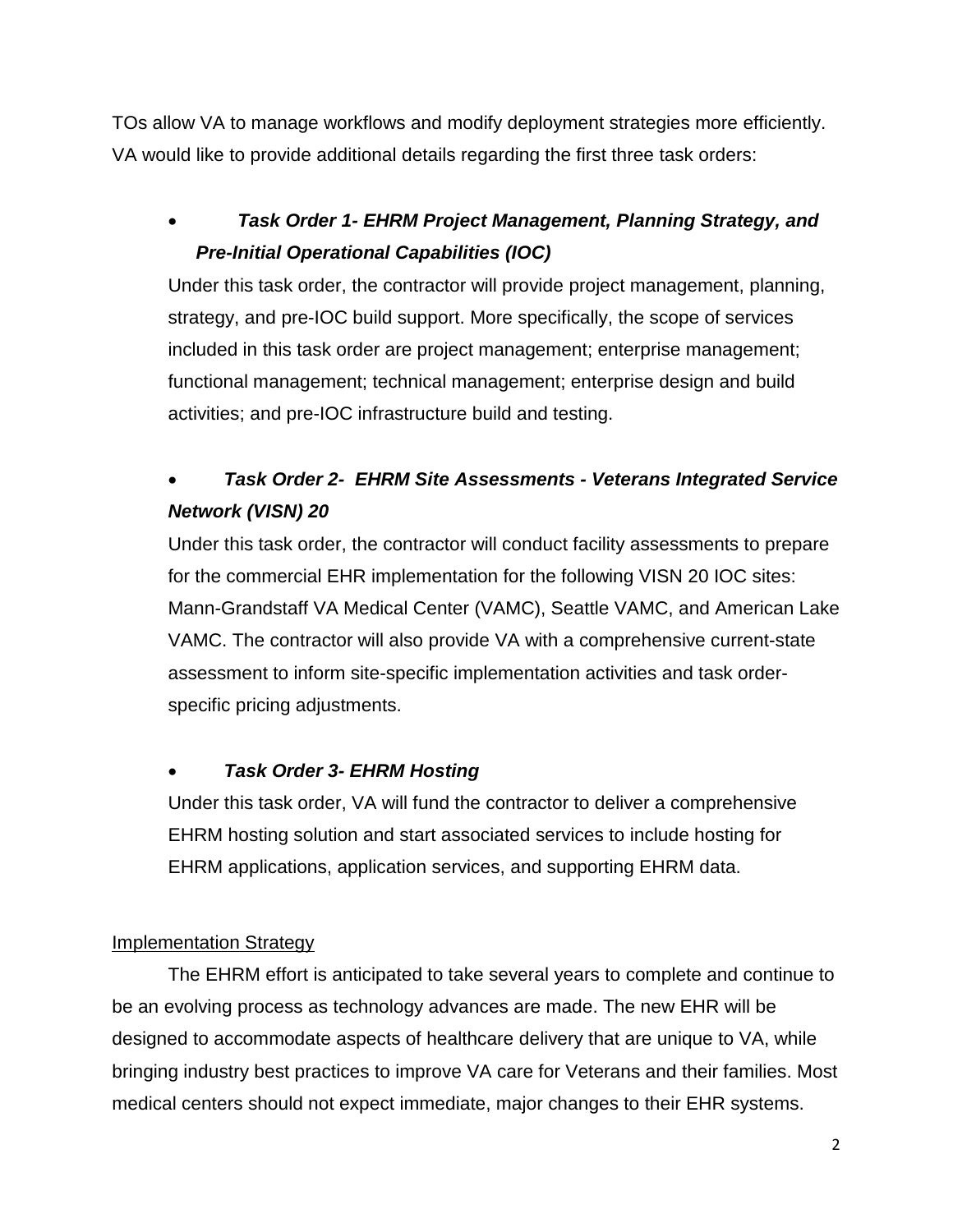Over the course of the next three months, VA will be full steam ahead with activities to support the EHR implementation. VA and the contractor are conducting ongoing discussions regarding several critical activities including optimizing the deployment strategy, establishing governance boards, and conducting current state reviews. Knowing the potential challenges with large-scale Information Technology (IT) projects, VA's approach involves deploying the EHR solution at targeted IOC sites to identify challenges and correct them before deploying to additional sites. The contractor will begin conducting site assessments for the IOC sites beginning in July 2018 and concluding in September 2018. These site assessments include a current state technical and clinical operations review and the validation of the facility capabilities list. VA anticipates the system implementation for the IOC sites to begin October 1, 2018, with an estimated completion date set in March 2020. With this IOC site approach, we will be able to hone governance, identify efficient strategies, and reduce risk to the portfolio by solidifying workflows and detecting course correction opportunities prior to deployment.

#### Change Management Strategy

An impactful change management strategy involves working with users earlier in the implementation process to determine their needs and quickly alleviate their concerns. VA understands that a significant factor involved in this transformation is the human component. In the end, implementation is not primarily a technical challenge, but a cultural challenge. VA leaders are essential to success. We have also solicited advice from leaders of large, renowned private sector healthcare systems, regarding challenges and solutions. VA is working to engage end-users early in the process to train facility staff, ensuring successful user adoption. Furthermore, EHRM is establishing clinical councils that include nurses, doctors, and other EHR users from the field to support configuration of workflows. Through these councils, staff can elevate their workflow concerns and propose solutions. In addition, VISNs will also be given the opportunity to configure their workflows without customizing, based on any unique circumstances for that VISN. Councils will be working to document existing workflows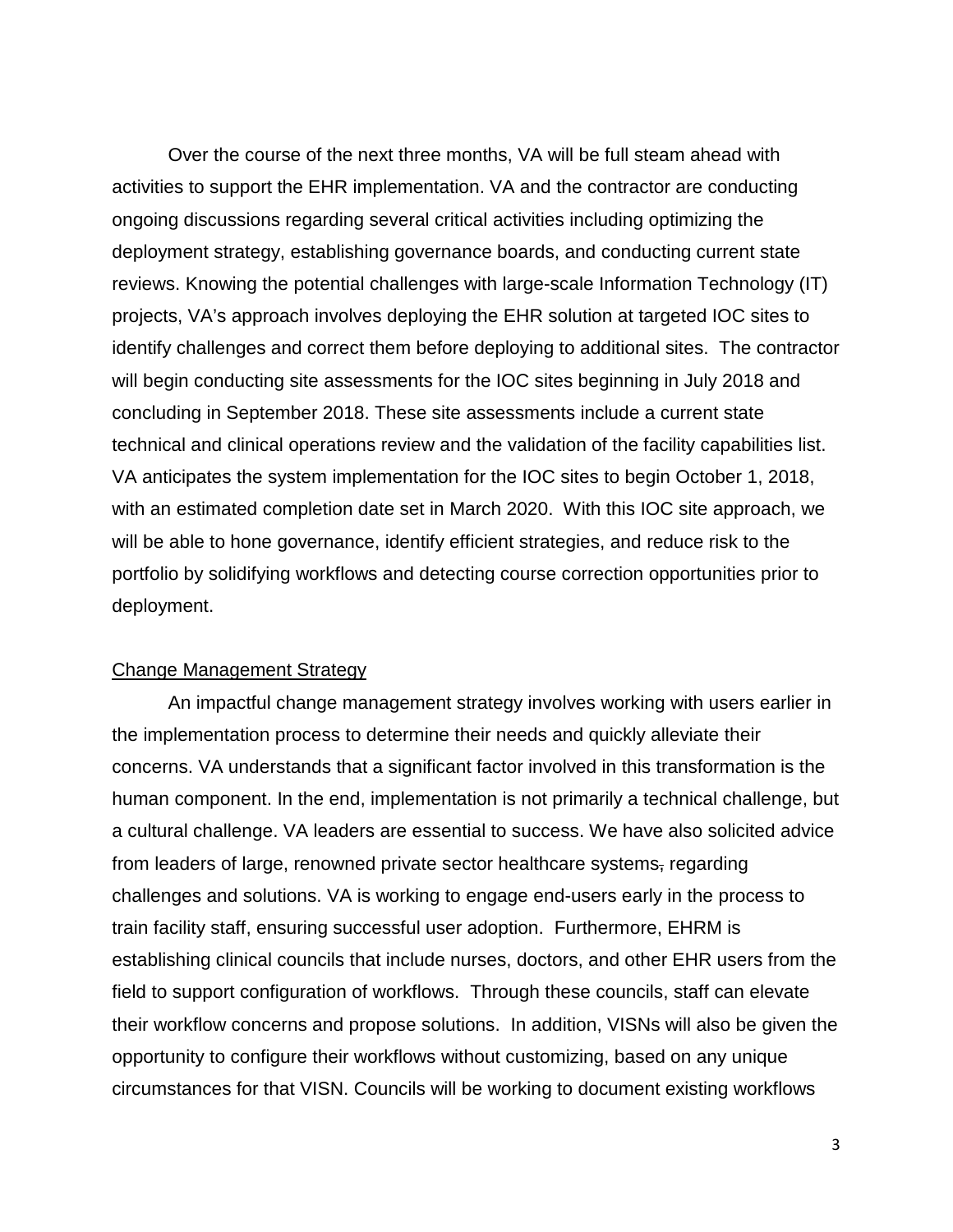and ensure that the work already being done will be supported by the EHRM solution. Certain changes in clinical workflows will require council decisions and may need to be adjudicated through interagency governance with DoD. This provides VA a structured approach to work through joint cost, schedule, performance, and interoperability objectives with DoD counterparts.

During the multi-year transition effort, VA will continue to use Veterans Information System and Technology Architecture (VistA) and related clinical systems until all legacy VA EHR modules are replaced by the EHR solution. For the purposes of ensuring uninterrupted healthcare delivery, existing systems will run concurrently with the deployment of the new EHR platform while we transition each facility. The entire rollout will occur over a period of years. During the transition, VA will work tirelessly to ensure a seamless transition of care. A continued investment focused patient safety, security, and interoperability in legacy VA EHR systems will ensure a working functional system for all VA health care professionals.

#### Governance Structure

The EHRM PEO interim governance structure consists of five Boards that will meet myriad of challenges the program will undoubtedly encounter. VA has a foundational challenge to replace 130 instances of VistA across the enterprise and to establish a single common solution with DoD to promote interoperability and seamless care. To mitigate these risks to the EHRM program, VA will govern through the involvement of these five Boards: (1) EHRM Steering Committee; (2) EHRM Governance Integration Board; (3) Functional Governance Board; (4) Technical Governance Board (5) Legacy EHRM Pivot Work Group. Moving forward, these Functional, Technical and Programmatic governance boards will implement a structure and process, which facilitates efficient and effective decision making and the adjudication of risks for rapid implementation of recommended changes.

To ensure interagency coordination, there is an emphasis on transparency through integrated governance both within and across VA and from a decision-making perspective. VA and DoD have instituted an interagency working group to review use cases and collaborate on best practices for business, functional, and IT workflows, with